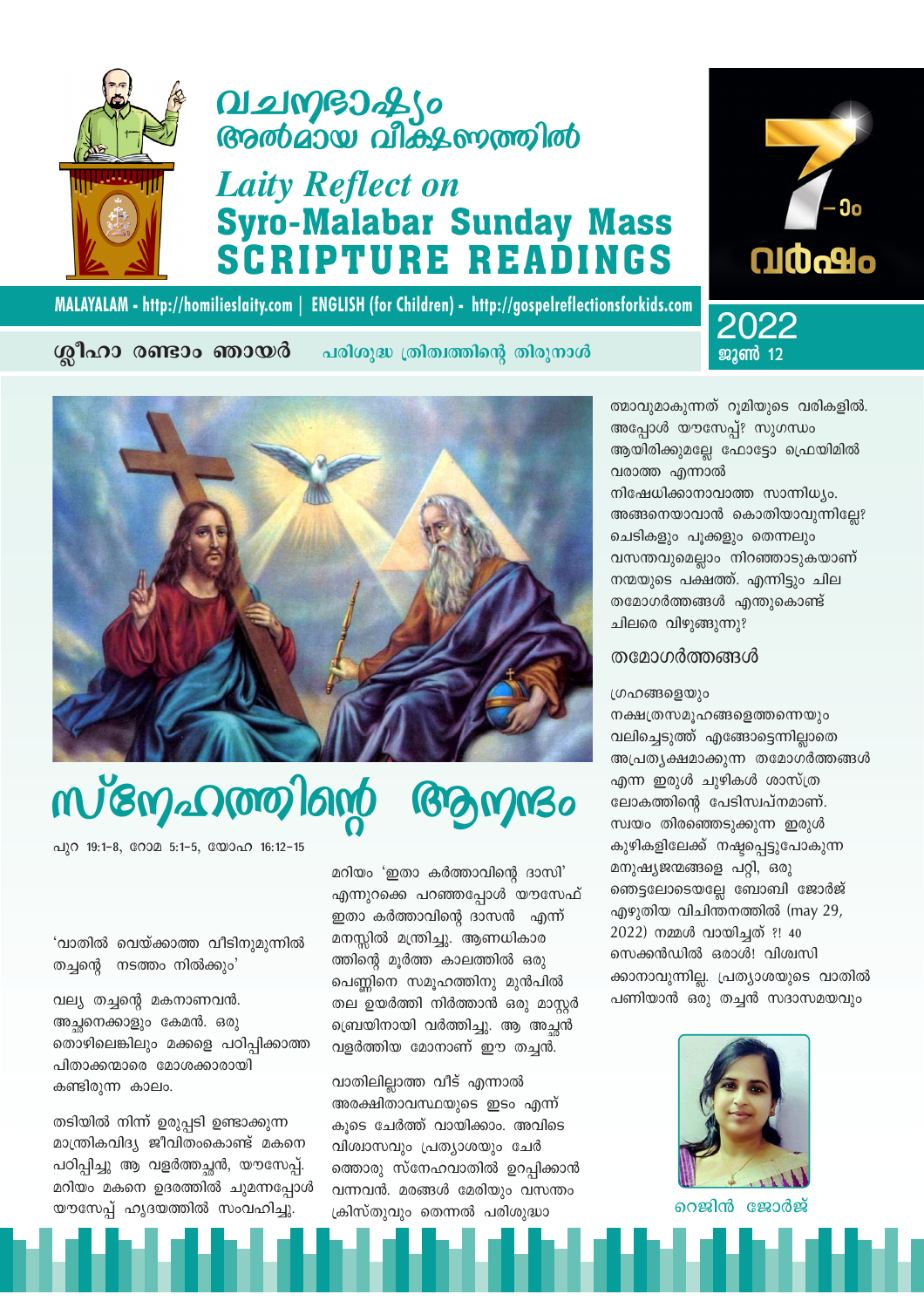കുടെയുണ്ടെന്ന് ഓർക്കാതെ പോകുന്നതെന്തേ?

ഒരുവേള ചേർത്തുപിടിക്കാൻ ഒരാൾ ഉണ്ടായിരുന്നുവെങ്കിൽ യൂദാസും ആത്മഹത്യ ചെയ്യില്ലായിരുന്നു. ജീവിതം ഒളിപ്പിച്ചു വച്ചിരിക്കുന്ന സമസ്യകൾ എന്തൊക്കെയെന്ന് ഒന്നറിയാൻ പോലും കാത്തു നിൽക്കാതെ വഴിയാത്രക്കാരനെപോലെ നടക്കുന്ന ഒരാൾ നിറഞ്ഞു കവിഞ്ഞൊഴുകുന്ന പുഴയിലേക്ക് എടുത്തു ചാടുന്നു ; മൊബൈൽ ഫോണിന് അഡിക്റ്റ് ആണെന്ന് എഴുതിവെച്ച് 16കാരി ദുപ്പട്ട കുരുക്കിൽ തീരുന്നു.

ഭീരുത്വം, നിരാശ, കുറ്റബോധം, അസ്ഥിരത എന്നിങ്ങനെയുള്ള നെഗറ്റീവിറ്റിയെ അതിജീവിക്കാൻ നമുക്ക് കഴിയണമെങ്കിൽ പരിശു ദ്ധാത്മാവിന്റെ കൃപ കൂടിയേതീരൂ. പരിശുദ്ധാത്മാവിന്റെ കൃപ ലഭിച്ചി രുന്നുവെങ്കിൽ യൂദാസ് ഒരു സുവിശേഷ പ്രചാരകൻ ആയിരുന്നേനെ എന്ന് വിശ്വസിക്കാനാണിഷ്ഠം. എങ്കിൽ, ചരിത്രം മറ്റൊന്നാകുമായിരുന്നു. അപ്പോൾ ഒരു ചോദ്യം- എന്താണ് കൃപ?അർഹതപ്പെട്ടത് ചോദിച്ചു കിട്ടുന്നത് ആണോ? അതോ അനർഹൻ ഏറ്റുവാങ്ങുന്ന ദാനമാണോ?

ദാനം ആണെങ്കിൽ അത് വാങ്ങാൻ എളിമ വേണം താഴ്മ വേണം. ഇത് എനിക്കുള്ളതാണെന്നും ഞാൻ ഇതിന് അർഹനാണെന്നുമുള്ള ധാർഷ്ട്യമല്ല. മറിച്ച്, ഞാൻ ഇതിന് അർഹനല്ല എന്ന ചിന്തയോടെയുള്ള, ചെയ്തുപോയ തെറ്റുകളെ കുറിച്ചുള്ള ബോധ്യത്തോ ടെയുള്ള ചുങ്കക്കാരന്റെ ചിന്തകളാണ് താഴ്മ. ഫരിസേയന്റെ ചിന്തകളല്ല ശരിയെന്നറിയുമ്പോൾ തിരിച്ചറി വുകൾക്ക് 'കൊടു കൈ' പറയാം. ഫരിസേയൻ തന്നെത്തന്നെ നീതി മാനായാണ് കാണുന്നത്.

ഇക്കുട്ടത്തിൽ ഒരേയൊരു പാപിയെ യുള്ളൂ അതു താനാണെന്നാണ് ചുങ്കക്കാരൻ ചിന്തിക്കുന്നത്. സകല പാപികളിലും വച്ച് താനാണ് ഒന്നാമനെന്ന പൗലോസ് ശ്ലീഹ ആവർത്തിക്കുന്നതും ഓർക്കുന്നില്ലേ? പാപം ചെയ്തു പോയതിലുള്ള കുറ്റബോധാവസ്ഥയിൽ നിന്ന് രക്ഷപ്പെടാനാണ് ഒരുവനെ സഹായി ക്കേണ്ടത്. കുറ്റബോധത്തിന്റെ പിടി യിൽ പെട്ട് ആ ഇരുട്ടു കുഴിയിലേക്ക് സ്വയം ഇല്ലാതാകുന്ന ഒരുവനല്ല ഉണ്ടാവേണ്ടത്. ഈ ചുഴിയിൽ നിന്ന് രക്ഷപ്പെടാൻ കൃപ വേണം; പരിശുദ്ധാ ത്മാവിന്റെ കൃപ; സത്യാത്മാവിന്റെ കൃപ. ജീവജലമാണ് ഈ കൃപ. ജീവ ജലത്തിന്റെ ഉറവ പിതാവ് എങ്കിൽ, ദാതാവ് ക്രിസ്തുവും ജീവജല പ്രവാഹം പരിശുദ്ധാത്മാവുമാണ്. ആന്തരിക ഊർജ്ജം തന്നെയത്രെ ഈ ജീവജലം. ജീവിതത്തിലെ പ്രതിസന്ധി ഘട്ടങ്ങളിൽ ദൈവത്തെ സ്തുതിക്കാ നാകുന്നുവെങ്കിൽ, അതാണ് കൃപ.

#### ത്രിത്വം

ത്രിത്വം - ദൈവ സങ്കൽപ്പത്തിലെ കേന്ദ്ര സിദ്ധാന്തം. ഏകനായ ദൈവ ത്തിൽ വ്യതിരിക്തമായ മൂന്നാളുകൾ. പിതാവ്, പുത്രൻ, പരിശുദ്ധാത്മാവ്. പരിശുദ്ധാത്മാവിനെ സംബന്ധിച്ച ക്രിസ്തീയ ദൈവശാസ്ത്രമാണ് ന്യൂമറ്റോളജി (Pneumatology.)

പരിശുദ്ധാത്മാവ് ആശ്വാസദായകൻ ആണ്. സഹായകൻ ആണ് സത്യാത്മാവ് ആണ്. ഒരു കാര്യസ്ഥനെ പോലെ നമ്മെ കൊണ്ടുനടക്കുന്നത് പരിശുദ്ധാത്മാവാണ്. സൃഷ്ടിക്കുന്നതും വീണ്ടെടുക്കുന്നതും പവിത്രീകരിക്കു ന്നതും തമ്മിലുള്ള സന്തുലിതമായ ഒരു ബന്ധമാണ് ത്രിത്വം എന്ന് പറയാം. ത്രിത്വ ഗുണങ്ങളെ പല മാതൃകകളിൽ പരിചയപ്പെടുത്താം.

ഭാരതീയ സങ്കല്പത്തിൽ 'സൃഷ്ടി സ്ഥിതി സംഹാരം' എന്ന ത്രിത്വ ഗുണങ്ങളെക്കുറിച്ച് പറയുന്നുണ്ടല്ലോ. മനസ്സും ബുദ്ധിയും ബോധവും എന്നോ അല്ലെങ്കിൽ ചിന്തയും ബുദ്ധിയും ജ്ഞാനവും എന്നോ ഈ ത്രിത്വ ഗുണ ങ്ങളെ വിവക്ഷിക്കാം. മനസ്സ്, ചിന്ത, ബുദ്ധി, ബോധം ഇവയെല്ലാം നമ്മുടെ വിചാരപരിധികളിൽ വ്യക്തമാകുമ്പോ ഴും സംഹാരം എന്ന പദം അല്പം കഷ്ടപ്പെടുത്തുക തന്നെ ചെയ്യും. സംഹാരം എന്നാൽ പരമാത്മ ബോധം. എന്തിനുള്ള പരമാത്മ ബോധം? -ഭൗതിക സുഖ ലാഭ മോഹങ്ങളെ സംഹരിക്കാനുള്ള അഥവാ അവയോട് ചഛ പറയാനുള്ള ആർജ്ജവം.

കഷ്ടതകളുടെയും നിന്ദകളുടെയും പരിഹാസങ്ങളുടെയും മലവെള്ളപ്പാച്ചി ലുണ്ടാക്കുന്ന വൃർത്ഥ ചിന്തകളെ സംഹരിക്കാനുള്ള ആത്മബോധം.

അങ്ങനെയെങ്കിൽ സ്വന്തം ഇഷ്ടങ്ങളെ യാഗപീഠത്തിൽ ബലിയർപ്പിക്കേണ്ടി വന്നേക്കാം. അബ്രഹാം മുതലിങ്ങോട്ട് സ്വന്തം പ്രിയപ്പെട്ടതിനെ യാഗപീഠ ത്തിൽ വെക്കാൻ തയ്യാറാകുന്ന എത്രയോ ചരിത്ര നിമിഷങ്ങൾ. വിശ്വാസം ഒരു തോന്നലല്ല; വിശ്വാസം ഒരു നിലപാടാണെന്ന്, ഫലം കായ്ക്കാൻ വേരുകളോട് സതൃസന്ധത പുലർത്തണമെന്ന് തിരിച്ചറിയാൻ ചില ചോദ്യങ്ങൾ സ്വയം ചോദിക്കാം :

നിനക്ക് സ്നേഹം ഉണ്ടോ? മേന്മയേറി യതിനോടും വിലയേറിയതിനോടും അധികാരത്തോടുമുള്ള സ്നേഹമല്ല. നിന്റെ പരിസരങ്ങളോട് നിന്റെ ചുറ്റുമുള്ളവരോട് നിനക്കുള്ളതിനോട് സ്നേഹമുണ്ടോ ?

നീ സന്തോഷവാനാണോ?

നീ സമാധാനത്തിലാണോ ജീവിക്കുന്നത്?

യുദ്ധം ഇല്ലാതിരിക്കുന്നതല്ലല്ലോ സമാധാനം. നീതി ഉറപ്പാക്കുന്ന താണത്. നിനക്ക് യഥാർഥത്തിൽ നല്ല ക്ഷമ ഉണ്ടോ?

ദയാപൂർവ്വം പെരുമാറാൻ നിനക്ക് കഴിയാറുണ്ടോ?

പേര് കിട്ടാനല്ലാതെ പരോപകാരം ചെയ്യാൻ കഴിയുന്നുണ്ടോ?

സത്യം പറയൂ... നീ വിശ്വസ്തൻ

ചിന്തകളിൽ, പ്രവൃത്തികളിൽ,

മക്കളോട്, സമൂഹത്തോട്,

നിന്റെ ജോലിയോട്, നല്ലപാതിയോട്,

നിന്റെ ദൈവത്തോട്.... വിശ്വസ്തത

പുലർത്താൻ ആവുന്നുണ്ടോ ?

ഇന്ദ്രിയജയം കൈവരിക്കാൻ

ഇത്തരം മണ്ടൻ ചോദ്യങ്ങൾ

മറുചോദ്യം കേൾക്കാനിട

ആരെങ്കിലും ചോദിക്കുമോ എന്ന

ഇനി ഒരു ചോദ്യം കൂടി...

യഥാർത്ഥത്തിൽ കഴിയുന്നുണ്ടോ?

സൗമൃമായി ഇടപെടാൻ

ആണോ?

രാജ്യത്തോട്,

ആയിട്ടുണ്ടോ?

വരാതിരിക്കട്ടെ.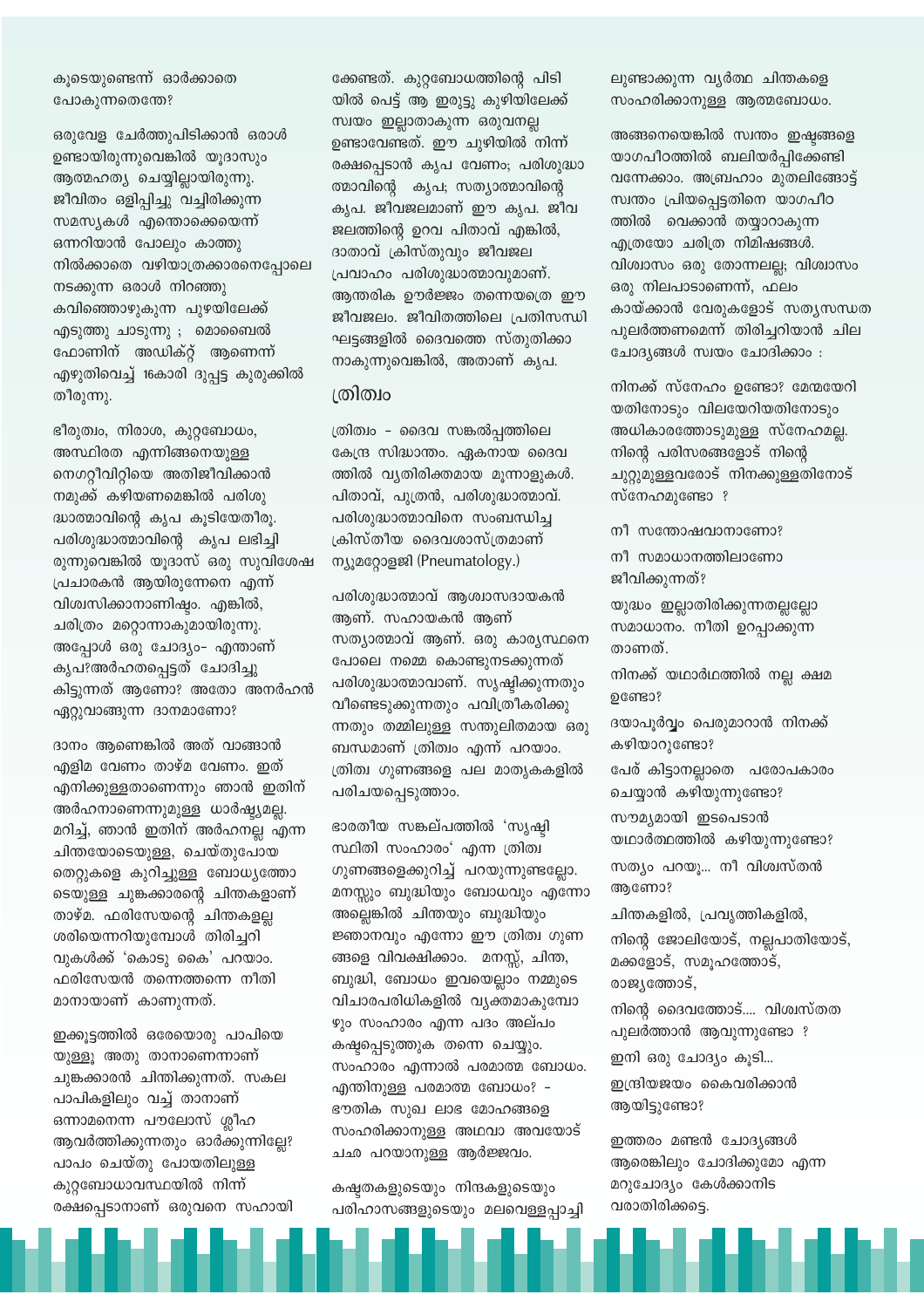'ഇന്ദ്രിയജയം വരികിലെത്ര സുഖമോർത്താൽ

ഇന്ദ്രപദലാഭവുമതിന്നു സമമല്ല' സ്കൂൾ പഠനകാലത്തുരുവിട്ട ഈ വരികളുടെ അർത്ഥവ്യാപ്തിയറിയാൻ എത്രയോ കാലമെടുത്തു

പ്രിയപെട്ടവരെ, മേൽസുചിപ്പിച്ച സ്നേഹം, സന്തോഷം, സമാധാനം, ക്ഷമ, പരോപകാരം, സൗമൃത, ദയ, വിശ്വസ്തത, ഇന്ദ്രിയ ജയം.... ഇപ്പറ ഞ്ഞൊതൊക്കെ നമ്മിലുണ്ടെങ്കിൽ പരിശുദ്ധത്മാവിന്റെ കൃപ നമ്മിലു ണ്ടെന്നുറപ്പിക്കാം. അതായത് ഈ അനുഗ്രഹങ്ങൾക്ക് പരിശുദ്ധാ ത്മാവിന്റെ അഭിഷേകം കൂടിയേ തീരു എന്ന് സാരം.

#### മങ്ങിയ നീല ബിന്ദു

അഹങ്കാരത്തിന്റെ മൂർച്ചയിൽ വാക്കുകൾ വാളുകളാകുമ്പോൾ, ഒരുവേള ഓർത്തുപോകുന്നത് കോസ് മോസ് എന്ന ജനപ്രിയ ടെലിവിഷൻ പരമ്പരയിലൂടെ പ്രശസ്തനായ കാൾ സാഗൻ എന്ന ശാസ്ത്രജ്ഞന്റെ മങ്ങിയ നീല ബിന്ദു (Pale blue dot) എന്ന രചനയെ കുറിച്ചാണ്. ഒരുപാട് അകലെ നിന്നെടുത്ത ഒരു ഫോട്ടോ യിൽ ഒരു മങ്ങിയ നീല ബിന്ദു പോലെ മാത്രം കാണപ്പെട്ട ഭൂമിയെക്കുറിച്ച്, ഭുമിയിലെ ജീവിതത്തിന്റെ നശ്വരതയെ കുറിച്ച് കാൾ സാഗൻ പറയുന്നു. അദ്ദേഹത്തിന്റെ ചിന്തകളെ നാല പ്പാട്ടിന്റെ 4 വരിയിലേക്ക് ഒതുക്കാമെന്ന് തോന്നുന്നു.

'അനന്ത, മജ്ഞാത, മവർണ്ണനീയ-മീലോകഗോളം തിരിയുന്ന മാർഗ്ഗം, അതിങ്കലെങ്ങാണ്ടൊരിടത്തിരുന്നു നോക്കുന്ന മർത്യൻ കഥയെന്തു കണ്ടു?'

ഈ ജീവിതത്തെകുറിച്ച്, പ്രപഞ്ചത്തെക്കുറിച്ച് നമുക്ക് അറിയാവുന്നത്.... 'കഥയറിയാതെ കളിയരങ്ങിൽ കാണിയായി നീയിരുന്നു'... എന്ന മട്ടിലാണ്.

അങ്ങനെയാണെങ്കിലും പ്രാർത്ഥനാനിർഭരമായ ഒരു പള്ളിയോ മഴ കഴിഞ്ഞ് വെയിൽ കായുന്ന മരങ്ങളോ താഴ്വാരത്തെ ചെങ്കട ലാക്കുന്ന വാകപൂക്കളോ ഒക്കെയും

തന്നെ ജീവിതത്തിന്റെ സൗന്ദര്യത്തെ ക്കുറിച്ചും ആവർത്തിക്കുന്നു.

#### യാത്രകളുടെ പുസ്തകം

ജീവിതം തന്നെ ഒരു യാത്രയാണ്. ബൈബിൾ എന്നാൽ യാത്രകളുടെ പുസ്തകം എന്നും പറയാം. പുറപ്പാട് മുതലിങ്ങോട്ട് ഗാഗുൽത്താമല വരെ എത്രയോ യാത്രകൾ

ജീവിതം ഒരു സുവിശേഷമാക്കി മാറ്റുമ്പോൾ, പോകുന്നത് സ്നേഹി തരുടെ മാത്രം ഇടയിലേക്കല്ല എന്ന് തിരിച്ചറിയുമ്പോൾ, എസക്കിയേൽ പ്രവാചകന്റെ വാക്കുകൾ പ്രസക്തമാകുന്നു. പ്രവാചകൻ അടിവരയിട്ട് പറയുന്നുണ്ട് ആത്മാവ് ഉള്ളിൽ പ്രവേശിച്ചപ്പോഴാണ് കാലുറ പ്പിച്ച് നിൽക്കാനായതെന്ന് . ധിക്കാരി കളുടെ അടുത്തേക്ക് തന്നെയാണ് പോകുന്നത്; എന്നാൽ ഒട്ടും പേടിക്കേണ്ട. അവർ കേട്ടാലും ഇല്ലെങ്കിലും നീ പറഞ്ഞേ മതിയാവു. ഇതൊക്കെയാണ് നിബന്ധനകൾ.

മുള്ളും മൂൾച്ചെടി യും ഉണ്ടാകും...ടേക്ക് ഇറ്റ് ഈസി. തേളുകളുടെ മുകളിൽ പോലും ഇരിക്കേണ്ടി വന്നേക്കാം.... നത്തിങ് ടു വറി.

തീക്കല്ലുപോലെ കാഠിന്യമുള്ള ഒരു കുട്ടത്തിന്റെ അടുത്തേക്ക് പോകു മ്പോൾ നിങ്ങൾ വജ്രക്കല്ല് പോലെ യാകണം. അതിനു പരിശുദ്ധാത്മാ വിന്റെ കൃപ മതി. എത്ര ശക്തമായ പിന്തുണ, അല്ലേ ?

വിശുദ്ധ പൗലോസ് അജപാലകർ ക്കുള്ള ലേഖനത്തിൽ കർത്താവിന്റെ കൃപ യേശുക്രിസ്തുവിലുള്ള വിശ്വാസത്തോടും സ്നേഹത്തോടും ഒപ്പം കവിഞ്ഞൊഴുകുന്നു എന്ന് സാക്ഷ്യപ്പെടുത്തുന്നുണ്ട്. പാപികളിൽ ഒന്നാമനായിരുന്നിട്ടും കരുണ ലഭിച്ചുവെന്ന് ഏറ്റു പറയുന്നുമുണ്ട്. ഈ കൃപ ലഭിച്ചവർക്കേ കണ്ണീരുകൊണ്ട് കാൽപാദങ്ങൾ കഴുകാനാവൂ, തലമുടി കൊണ്ട് തുടക്കാനാവു, പാദങ്ങളിൽ ചുംബിക്കാനാകൂ.

ഈ വിശ്വാസമുള്ളവർക്കേ 'നീ ഉണ്ടായിരുന്നെങ്കിൽ എന്റെ സഹോദരൻ മരിക്കില്ലായിരുന്നു' എന്ന് ഉറക്കെ പറയാനാകൂ. വാഗ്ദാനം ലഭിക്കുന്നത് നിയമത്തിലൂടെയല്ല,

വിശ്വാസത്തിന്റെ നീതിയിലൂടെയാണ്.

നമ്മുടെ കൂടുംബബന്ധങ്ങളിൽ ഈ വാചകം ആവർത്തിക്കപ്പെടേണ്ടതല്ലേ? വികാരവിക്ഷോഭങ്ങൾ നിറഞ്ഞ പ്രതികരണങ്ങളല്ല, വിചാര വിവേകത്തിന്റെ സത്യസമീപനങ്ങളാണ് ഏതൊരു കൂട്ടായ്മയുടെയും ഇടയൻമാരിൽ നിന്നുണ്ടാകേണ്ടത്.

അവർക്ക് പരിശുദ്ധാത്മാവിന്റെ കൃപ ലഭിക്കാനും സന്തോഷ ചിത്തരായി നയിക്കാനും നമ്മുടെ പ്രാർത്ഥനകൾ കാരണമാകട്ടെ

#### സ്പോൺസറും മാനേജരും

യാത്രകളെ പറ്റി പറയുമ്പോൾ പുറപ്പാടിനെപ്പറ്റി പറയാതെ തീർക്കാനാവില്ലല്ലോ. അതൊരു യാത്രയാണ്. അതിനാൽ തന്നെ അതൊരു യാത്രാവിവരണവും ആണ്.

ഈ യാത്രയുടെ സ്പോൺസർ ദൈവമാണ്. ഭക്ഷണവും വഴിയും താമസവുമൊക്കെ കൃത്യമാക്കി നയിക്കുകയാണ് ജനതയെ, ചരിത്രത്തെ. ഇസ്രായേൽ ജനത്തിന്റെ ഈ 'പുറപ്പാട് യാത്ര'യുടെ മാനേജർ മോശയാണ്. ( പനച്ചിയുടെ പരാമർശം, ഭാഷപോഷിണി ജുൺ ലക്കം) കോഡ് ഓഫ് കോൺഡക്റ്റ് പറയുന്നതും സ്പോൺസറുടെ ഓഫറുകൾ അറിയിക്കുന്നതും ഈ മാനേജരാണ്. നിങ്ങൾ എന്റെ കൽപനകൾ അനുസരിച്ചാൽ ഞാൻ നിങ്ങളുടെ ദൈവവും നിങ്ങൾ എന്റെ ജനതയും ആയിരിക്കും. ഈ ഓഫറുകൾ പരിമിതകാലത്തേക്കുള്ളതല്ല. ഇതൊരു ആജീവനാന്ത ഓഫറാണ്.

#### നിശബ്ദ ഉത്സവം

പരിശുദ്ധാത്മാവിന്റെ പെരുന്നാൾ കൊട്ടും കുരവയും ഇല്ലാത്ത ഒരു ഉത്സവം ആണെന്ന് പറയാം,നിശബ്ബ ഉത്സവം. ബാലിയിലെ (SK പൊറ്റെക്കാട്ടിന്റെ ബാലി തന്നെ ) നട്യേപി എന്ന നിശബ്ദ ഉത്സവത്തെപ്പറ്റി വായിച്ചതോർക്കുന്നു. സംഗീതമില്ല, നൃത്തമില്ല, വിനോദമില്ല. വെളിച്ചം പോലും പരിമിതപ്പെടുത്തുന്ന പുണ്യ അവധി ദിനം. 24 മണിക്കൂർ നഗരം മുഴുവൻ അടചിടുന്നു. ഈശ്വരനോട് മൗനത്തിലൂടെ സംവദിക്കുകയാവും.